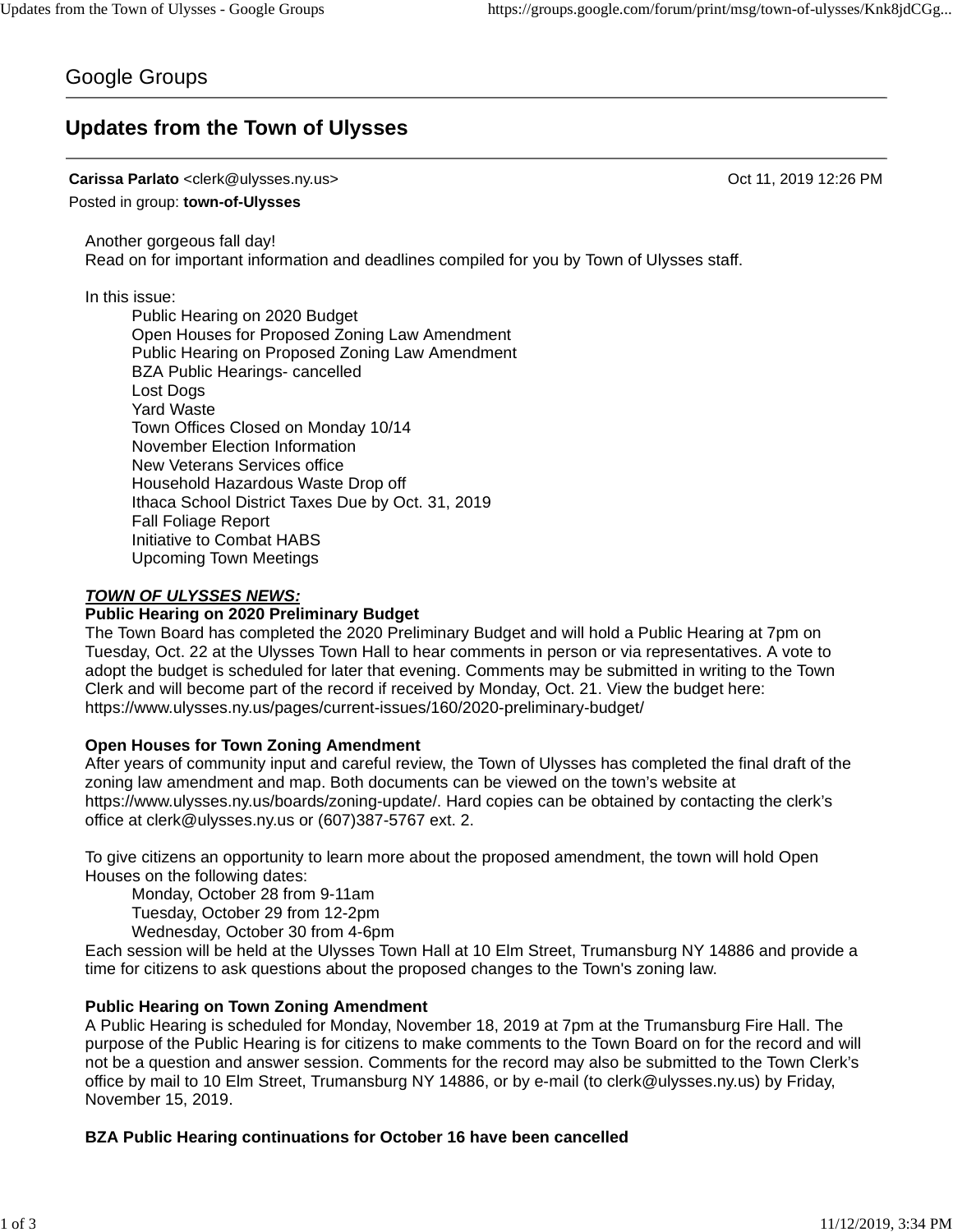Two Public Hearing continuations (for Cayuga Addiction Recovery Services & Patricia and Richard Moran) that were scheduled for Oct. 16 have been cancelled. A new date has not yet been set.

# **Lost Dogs**

Thank you to a helpful citizen who called Town Hall today when she located a lost dog on Main Street. The owner had licensed his dog with the Town and we were able to reunite dog and owner since the dog was wearing a uniquely numbered license tag. Please remember to license your dog at the clerk's office. Licensing is required by law, helps control the spread of rabies, and can help lost dogs get back home again! For more information, visit https://www.ulysses.ny.us/departments/dept-clerk/clerk-dog-control/. If you find a lost dog outside of normal business hours (M-F, 8am-4pm), please call the SPCA at (607) 319-5067.

## **Yard Waste**

The Town Highway Department is not accepting any yard waste at this time. Our highway crew is working hard to grind and haul the existing pile, and hopes to offer resident yard waste drop off in the spring. In the meantime, you can contact Cayuga Compost http://cayugacompost.com/compost/compostingguidelines/ or Tompkins County Recycling https://recycletompkins.org/whatdoidowith/#!rc-cpage=281835 to find out more about dropping off brush at these locations.

#### **Town offices closed on Monday 10/14**

Please note that Town Offices will be closed on Monday, 10/14. Normal business hours will resume on Tuesday, 10/15.

# *TOMPKINS COUNTY:*

#### **Election dates/deadlines**

Today, Oct. 11, is the last day to register by mail to vote in the November 5th General Election. There are four seats up for election this fall in the Town of Ulysses: two Town Board members, one Town Justice and the Highway Superintendent. In addition, all Tompkins County residents will vote on a County Judge and a State Supreme Court Justice. New this year is early voting, which will run October 26th-November 3rd. Get all the details at the Tompkins County Board of Elections website: http://tompkinscountyny.gov/boe. A sample ballot can be seen here:

http://tompkinscountyny.gov/files2/boe/2019/Sample\_Ballots/Ulysses.pdf

## **Veterans Services- new department**

Tompkins County has recently opened the Department of Veteran's Services to connect local Veterans of the U.S. Armed Forces- and their families- with federal, state, and local resources such as:

Compensation for service-connected and non-service-connected disabilities

Compensation to caregiving family of homebound Veterans

Compensation/pension to families of deceased Veterans

Burial benefits and grave markers

Health care

Life insurance

Education Beneftis

Home loan guarantees

Obtaining military records

For more information, visit http://tompkinscountyny.gov/veteransservices or call (607) 274-5920.

## **Household Hazardous Waste Drop off October 19th**

Household Hazardous Waste is material that must be handled and disposed of properly due to dangers it poses to our health and the environment. The Tompkins County Department of Recycling and Materials Management offers a permanent location to accept Household Hazardous Waste from Tompkins County residents and qualified businesses and organizations that are Conditionally Exempt Small Quantity Generators (CESQG). Residents need a valid permit and an appointment to attend. Find out more at https://recycletompkins.org/other-programs-and-services/household-hazardous-waste/

## **Ithaca School District Taxes Due by Oct. 31, 2019**

The Town of Ulysses does not collect school taxes for either Trumansburg or Ithaca.